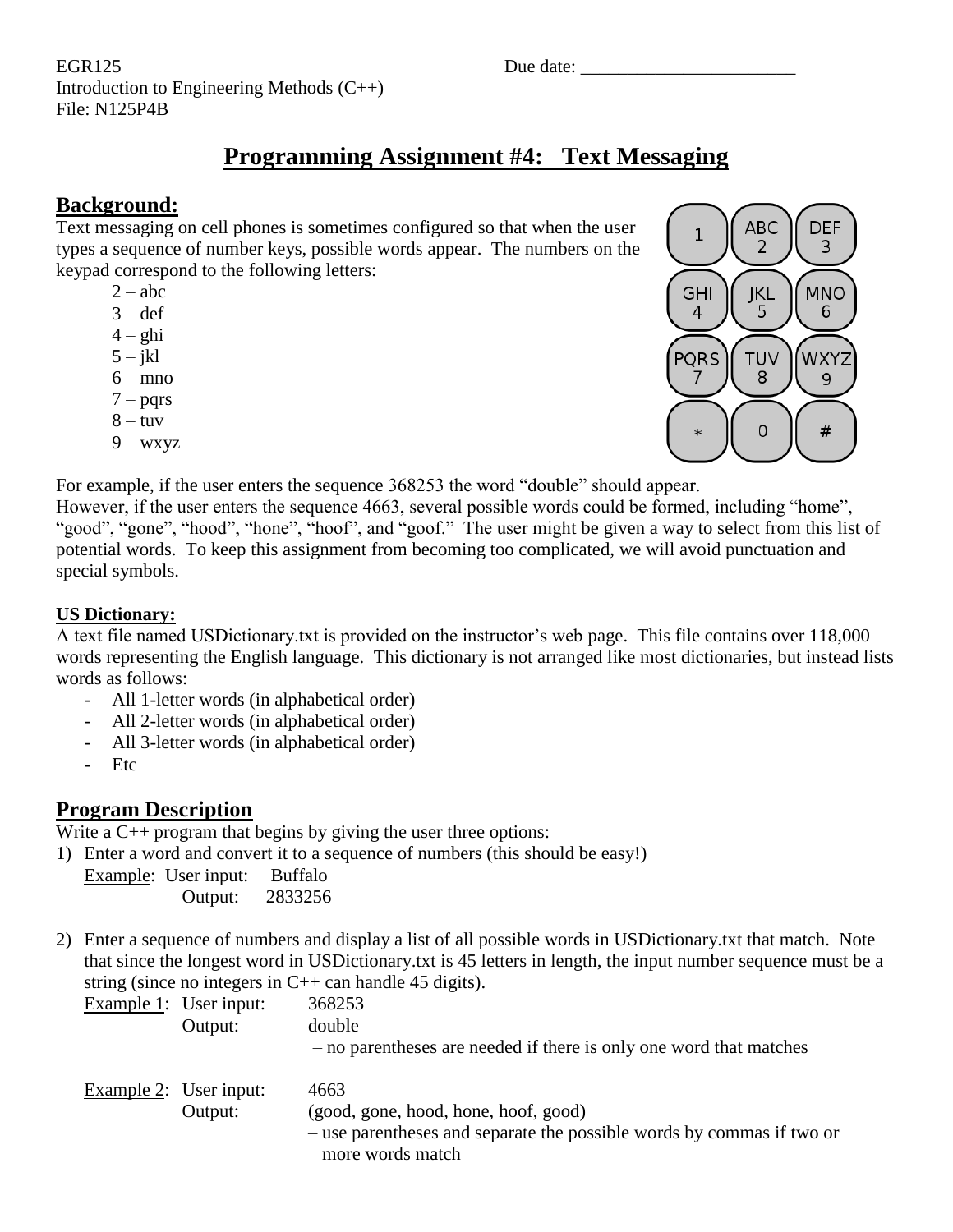#### Page 2

3) Read a message from a text file (a sequence of numbers separated by white spaces) and display the message. Give the user the choice of one of the 7 sample messages found on the instructor's web site (plus two of your own messages).

Example 1:

 User Input: User selects Message 4 which contains 4 6333 2 639 7932874478 Output: I need a new sweatshirt

Example 2:

 User Input: User selects Message 5 which contains 4 268448 2 8733 87825 Output: I bought a (used, tree) (truck, usual)

The program must also satisfy a number of specific requirements as listed below.

### **Program Requirements:**

1) Write and use **class KeyPad** as described below:

- Data members: Include data members for
	- o Number (a string consisting of a series of numbers)
	- o Word (a string consisting of a series of letters)
- Member functions: Include member functions for
	- o Reading Numbers from the keyboard and checking if they are valid (2-9)
	- o Reading Words from the keyboard, converting to lowercase, and checking if they are valid (lowercase a-z)
	- o Converting Words to Numbers
	- o Converting Numbers to Words and displaying all possible words from USDiscitionary.txt
	- o You can add additional member functions if you wish
- Non-member functions: Include non-member functions for
	- o Converting words to all lowercase letters
	- o You can add additional non-member functions if you wish.
- Main function:
	- o The main function should use class KeyPad and should give the user the three options as described in the Program Description section.
	- o The user should be able to enter words with any combination of uppercase and lowercase letters.
	- o In addition to the 7 messages on the instructor's web page (Message1.txt Message7.txt), add two messages of your own. Each message should have 6 or more words and should form a meaningful sentence. One message should have only one possible solution. The other message should have multiple solutions.
	- o Give an error message if a word is specified that is not in the dictionary
	- o Give the user the option of re-running the program
- File structure: Use separate header and implementation files for class KeyPad.